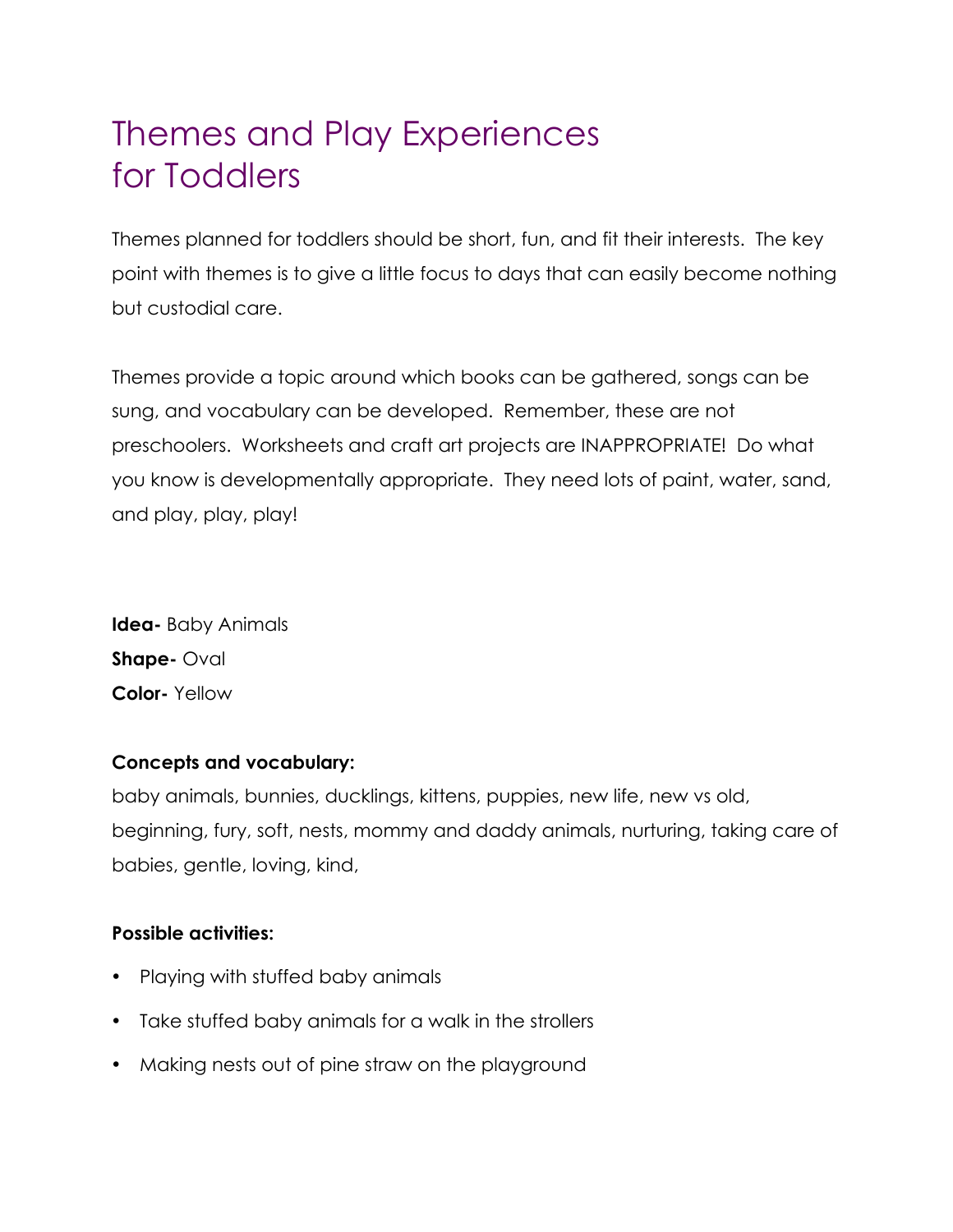- Pretend to be bunnies, ducklings, kittens, puppies inside and outside
- Pretend to be mommy and daddy animals
- Read books about baby animals
- Sing songs about baby animals
- Do activities on textures
- Visit the baby room
- Play with baby zoo animals
- Make baby food and care for babies
- Hide plastic baby animals or eggs in the sandbox for hide and find activities
- Paint with yellow paint on 18" x 24 sheets of manila paper
- Paint with yellow paint with hands on table top or large cookie trays
- Make yellow playdough
- Pretend paint with three inch brushes and water colored with a little yellow food coloring
- Play with empty and fill recycle items in water table with water colored with yellow food coloring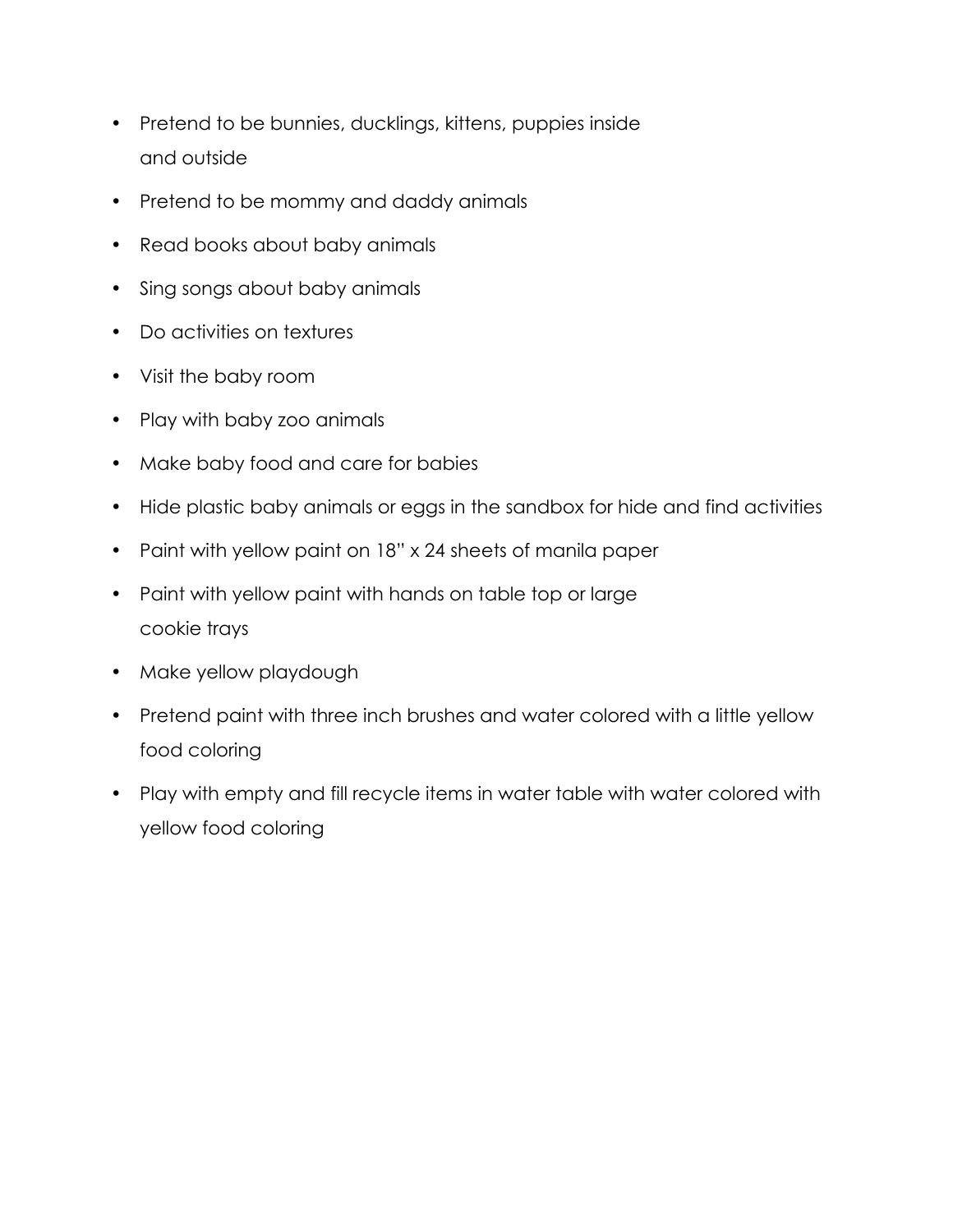**Idea-** Bears In Winter / Keeping Warm **Shape-** Arch **Color**- Brown

**Concepts and vocabulary:** bears, brown, black, white, fur, warm, caves, sleeping, growl, big, snow, teddy bears, forest, dark

- Play inside a cave made from a sheet over a table with pillows underneath
- Pretend to be a bear in a cave
- Read books & sing songs about bears
- Paint bear shapes (18" x 24" manila paper)
- Pretend to be a bear in a cave
- Dress-up with hats, scarves, mittens, etc. And pretend to be the three bear's and go for a walk
- Play with teddy bears (must have one for each child)
- Make bear granola
- Have a teddy bear picnic
- Dress up the teddy bear
- Wear furry coats
- Tear shades of brown paper and glue or paste them on a piece of paper
- Rock the teddy bears to sleep
- Put pieces of fur and faux fur cloth in a feely bag or box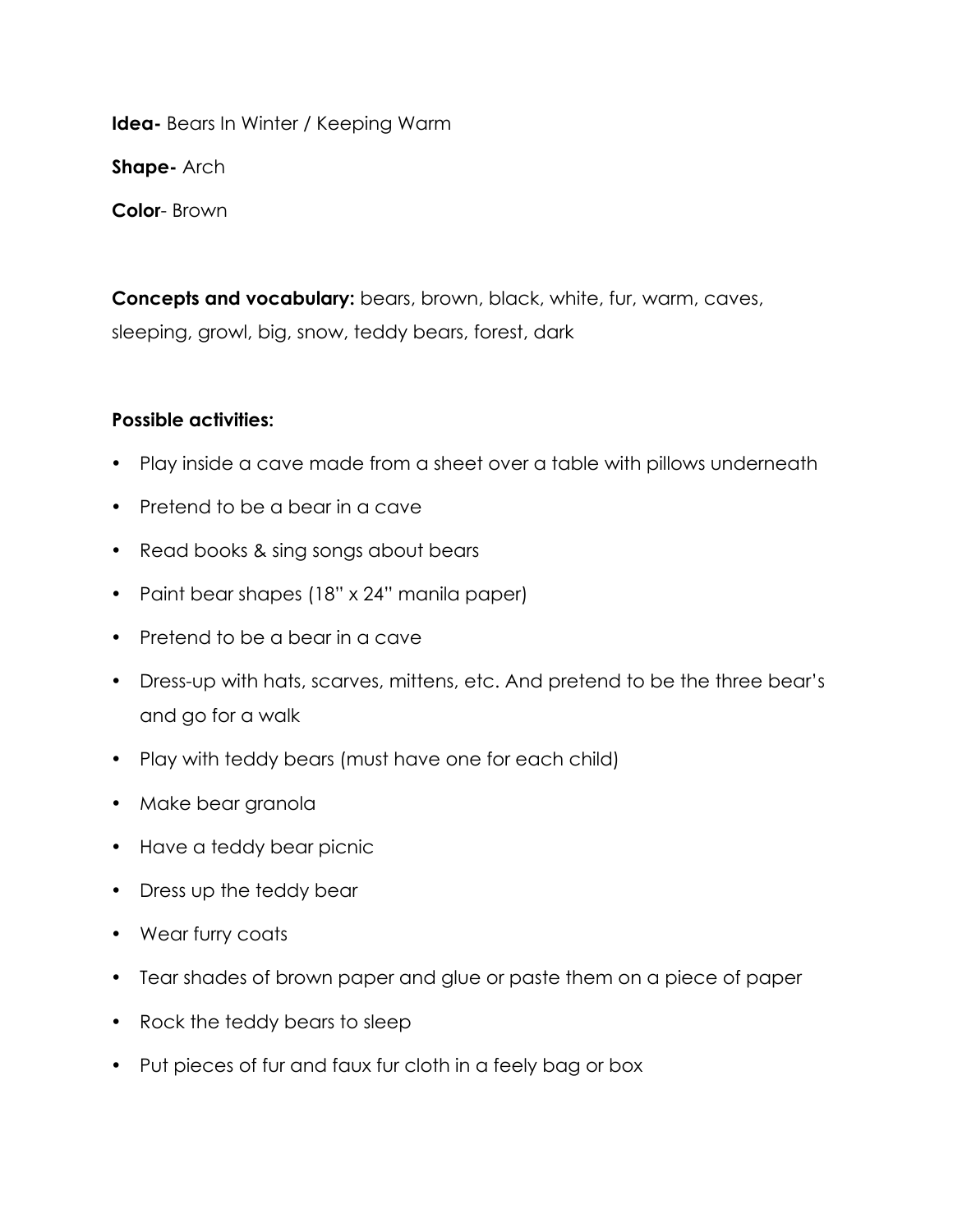• Bear costumes can be made from pieces of faux fur 18" x 24". Make a strap and Velcro it at one end to allow the child to wear it on their back (it will look like a cape). The Velcro will allow the strap to come loose if pulled.

Tell the story of the three bear's….do not make it scary. Make the bears appear friendly, but sad about their house and things.

Cook instant oatmeal (porridge for breakfast)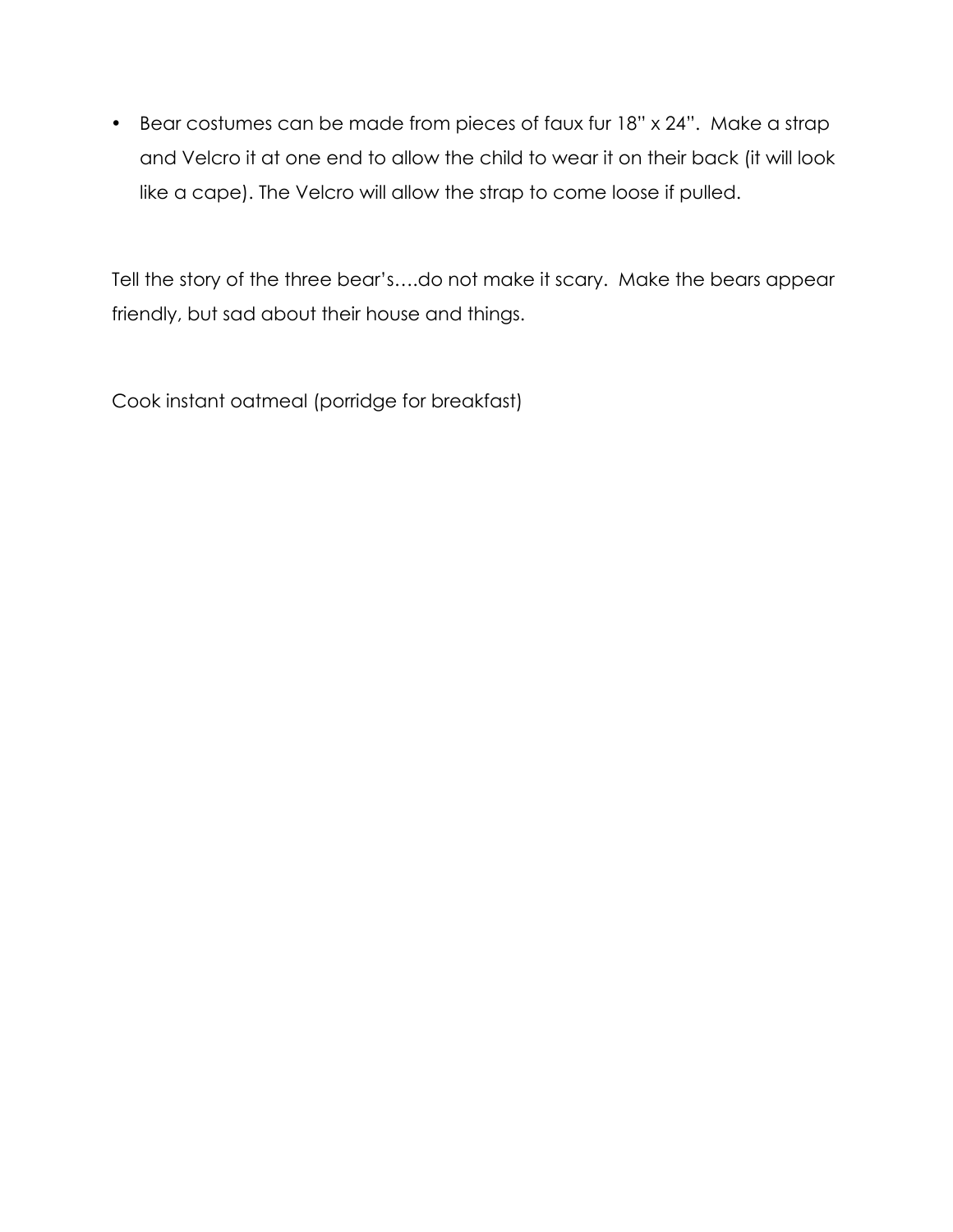**Idea-** Parties **Shape-** Square **Color**- Orange

**Concepts and vocabulary:** celebrate, birthday, presents, giving, happy, fun, decorations, cake, invite, singing, friends, games, party, balloons, clowns

- Wrap presents using old wrapping paper
- Read books & sing songs about birthdays
- Paint cake shapes with orange paint on 18" x 24" manila paper
- Pretend it is our birthday at snack time
- Make cakes in the sandbox (See Pat-A-Cake in the Beyond Cribs & Rattles Symbolic Play Lesson Plan Series)
- Make cards to invite friends to party (scribbles)
- Dress up in playhouse clothes to go to a party
- Make cupcakes
- Decorate the play house for a party
- Dress up as a clown
- Tear tissue paper and paste on a cake shaped paper
- Make a party hat and blow on noise makers
- Make orange playdough (a batch of yellow and a batch of red...let the children mix them to make orange)
- Put red and yellow paint on a table top or large cookie sheets so the children can discover the color orange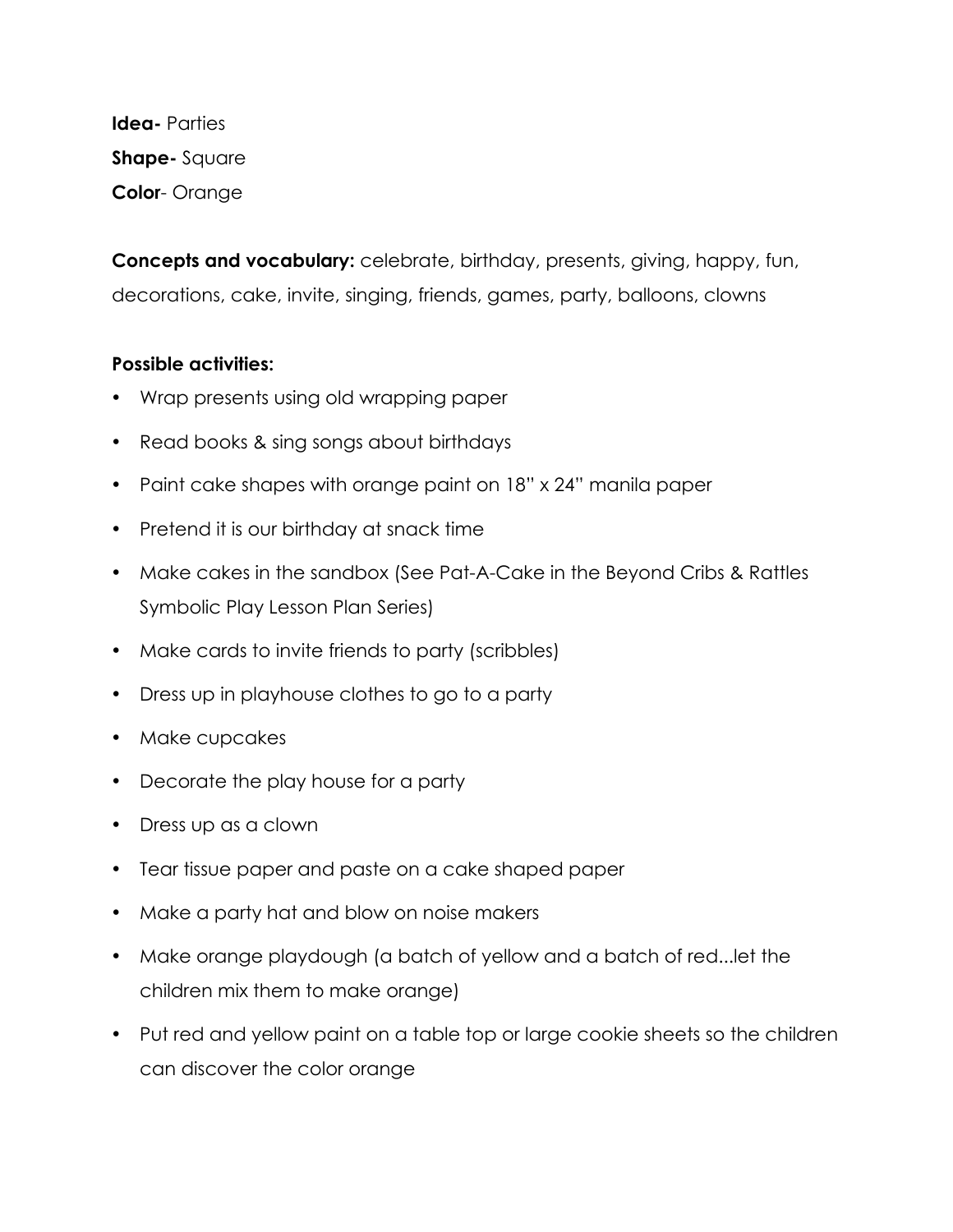**Idea-** Love, Family, And Mail **Shape-** Heart **Color**- Pink

**Concepts and vocabulary:** family, brother, sister, mom, dad, love, sharing, helping, friends, hugs, heart, pink, mail, mail box, letters, grand mother & grandfather.

- Read books & sing songs about valentines
- Paint heart shapes on pieces of 18" x 24" manila paper
- Pretend to be a mail carrier use envelops and cloth bags if available
- Play with a mail box (make it out of a box let the children color or paint it with red, pink, and white)
- Mail letters scribbled on scrape paper and stuffed into envelopes
- Scribble with red, blue, and pink crayons to make cards for friends
- Make red and white playdough (let the children mix it to make pink)
- Mix red and white paint on large cookie trays or a table top (finger paint/sensorimotor experience)
- Dress-up as a family member
- Take care of babies take care of babies
- Take care of babies
- Make valentines cookies
- Mail letters scribbled on scrap paper and stuffed into envelopes
- Dress up in pink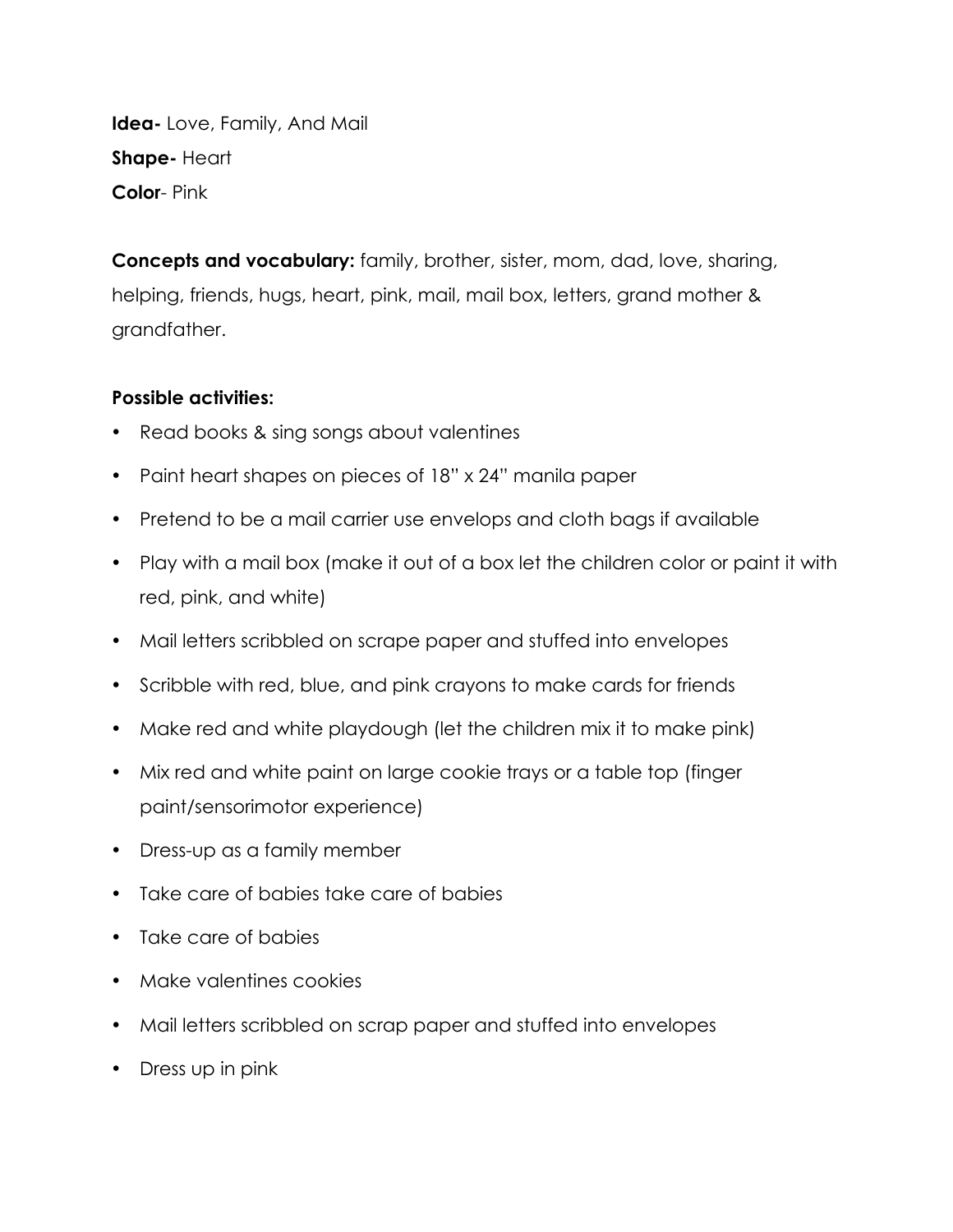- Hug your friends
- Tear pieces of red and pink paper, glue on a larger sheet of white paper (be sure this is a process experience and not a teacher-made craft for mom)
- Make heart cakes in the sandbox
- Decorate for Valentine's Day
- Talk about our family and bring pictures
- Make strawberry flavored milk at mealtime (show the children how it changes from white to pink)
- Make strawberry smoothies
- Make a red/pink fruit salad (using red apples, strawberries, watermelon, plums, cherries, etc.—frozen or fresh or combination)
- Pretend paint with three inch brushes and containers with water colored with a little red food coloring
- Draw with red, pink, and white chalk on the trike trail, fence, etc.
- Fill water table with water, bubbles, and a little red food coloring—add kitchen whisks, colanders, cups, funnels, and other recycled containers.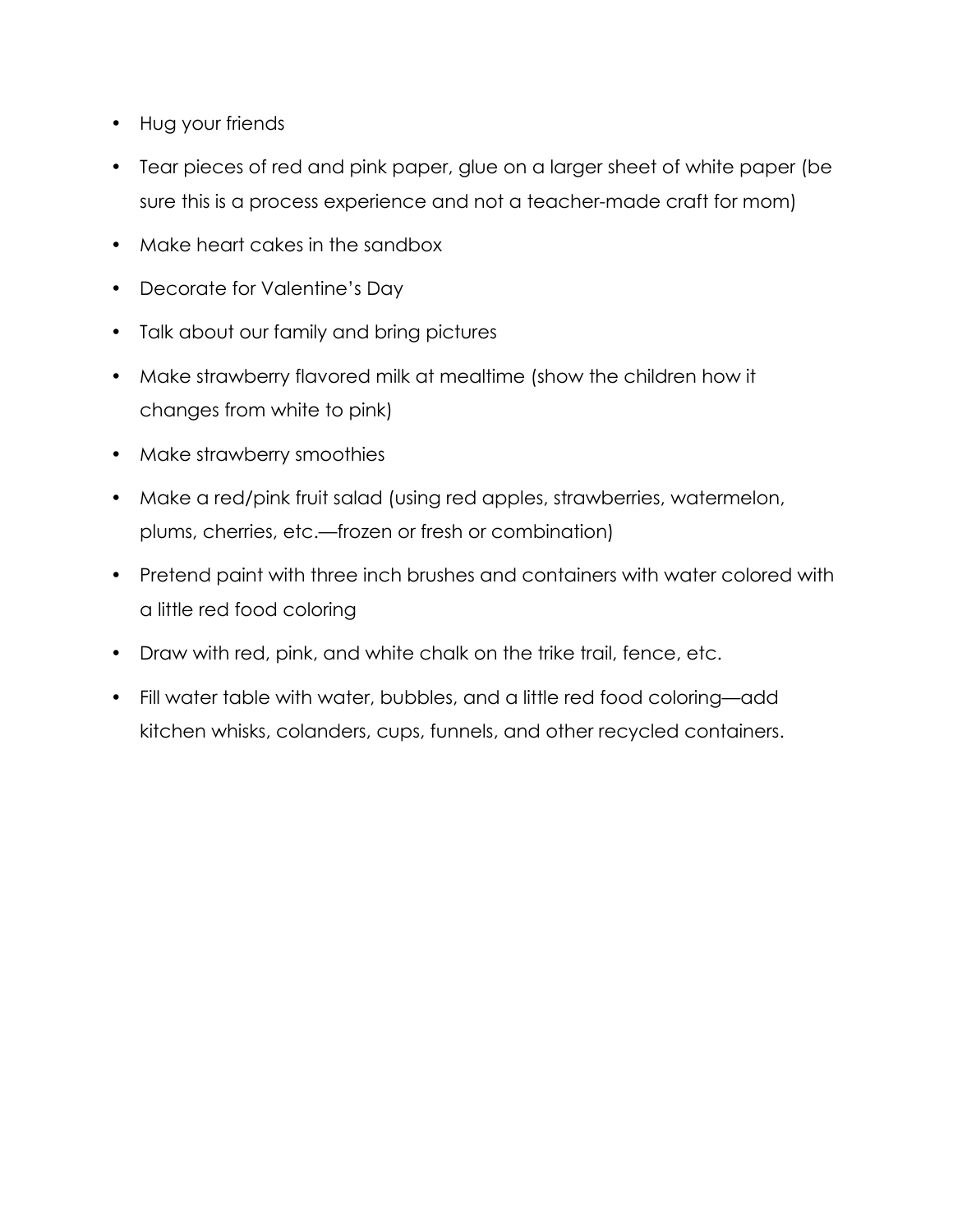**Idea-** Bugs **Shape-** Rectangle **Color**- Red

**Concepts and vocabulary:** insects, flying, buzz, wings, tiny, busy, flowers, biting, ladybug, ant, beetle, butterfly, bee, bug, red, bug spray

- Play with toy bugs
- Read books & sing songs about bugs
- Paint bug shapes using 18" x 24" manila paper
- Pretend to be bugs
- Wear bee & lady bug costumes
- Put on bug spray
- Make fruit smoothies
- Wear butterfly wings made of poster board with elastic straps for their arms
- Crawl around like bugs
- Go exploring for bugs
- Talk about bugs that bite & bugs that don't
- Make an ant hill in the sand
- Smell the flowers
- Make food with honey (if children are over 2 years of age)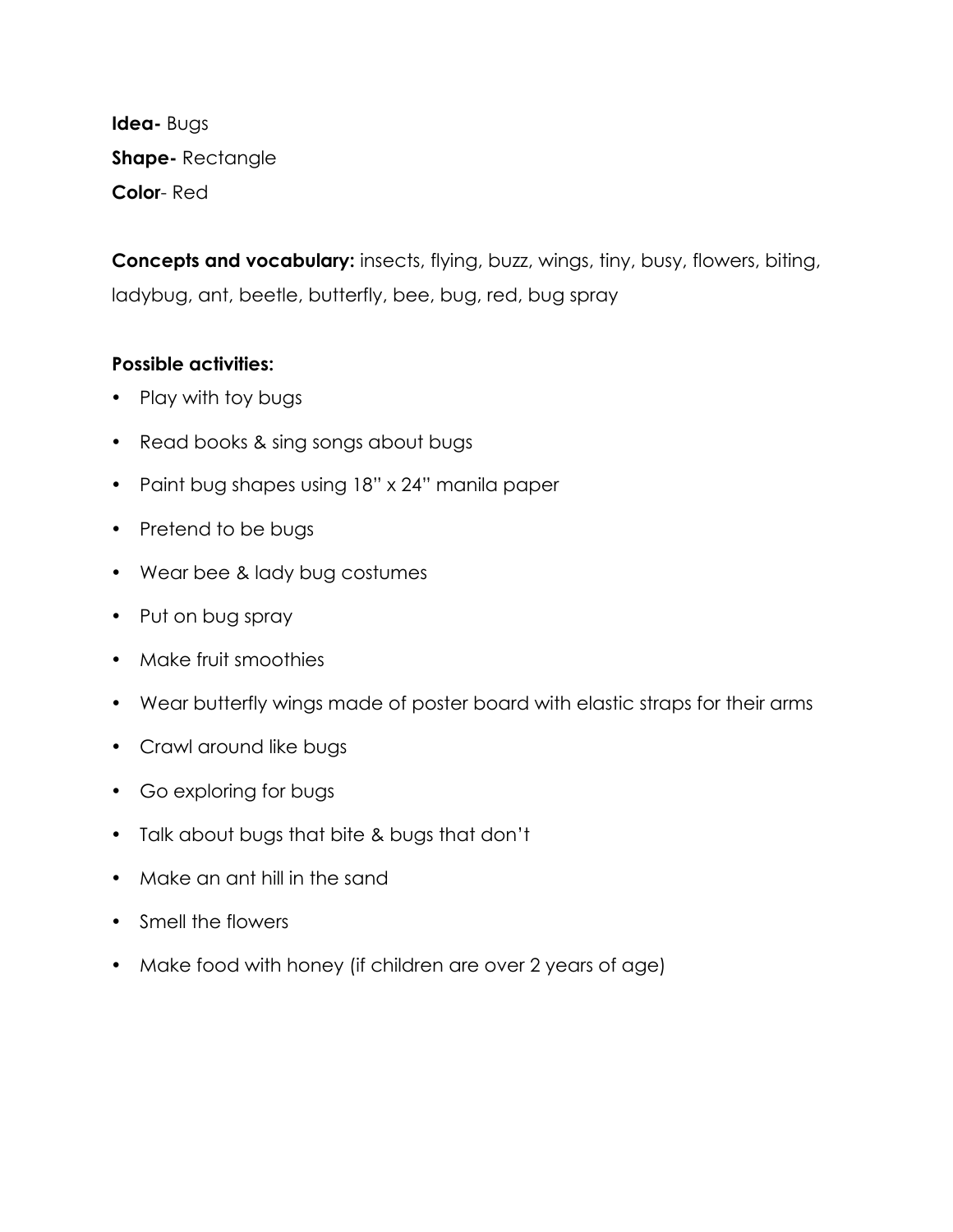**Idea-** Nursery Rhymes **Shape** - Circle **Color**- Green

**Concepts and vocabulary:** books, stories, rhyming, listen, dress up, songs,

characters, pretend, pie

#### **Sing songs and recite nursery rhymes such as:**

Hey Diddle Diddle The Cat And The Fiddle There Was An Old Woman The Three Little Kittens Rub-A-Dub Dub, Three Men In A Tub Mary, Mary Quite Contrary Jack Be Nimble, Jack Be Quick Baa, Baa Black Sheep Little Boy Blue Ring-A-Round The Rosie

- Read books with nursery rhymes
- Sing songs of nursery rhymes
- Bake pretend pies in the sandbox
- Play with toy people in a shoe
- Tubs of water with three men toys
- Put mittens on kittens
- Wear mittens
- Wash mittens and hang them on the fence of a low line.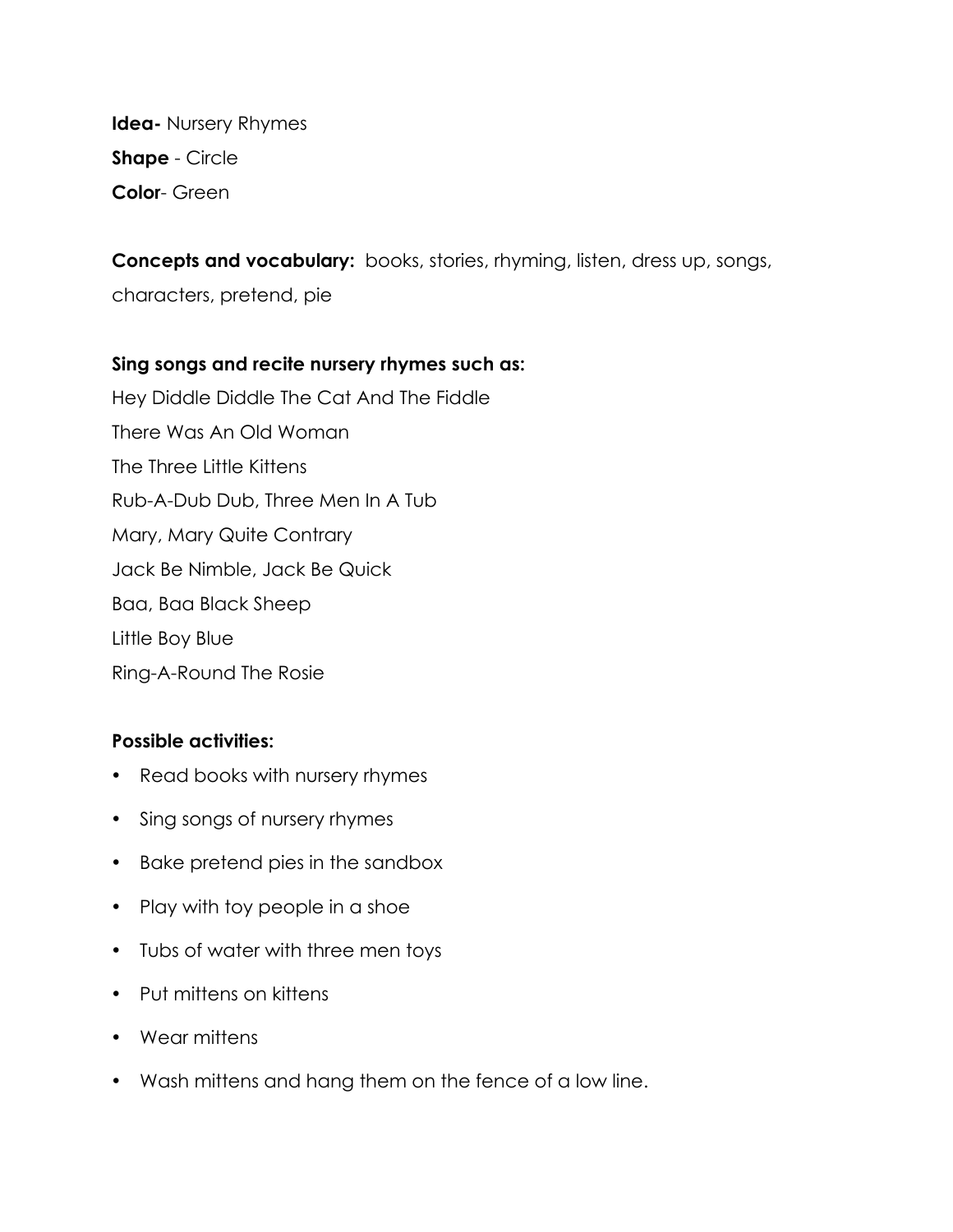- Make a pie
- Water fake flowers in pretend garden
- Go up and down stairs
- Jump over a candle stick
- Go to bed with one shoe on
- Sleep in the hay and play with horns
- Count piggies on our toes
- Play Ring-a-Round the Rosie on the playground
- Paint using manila paper cut in circle shapes with green paint
- Make green playdough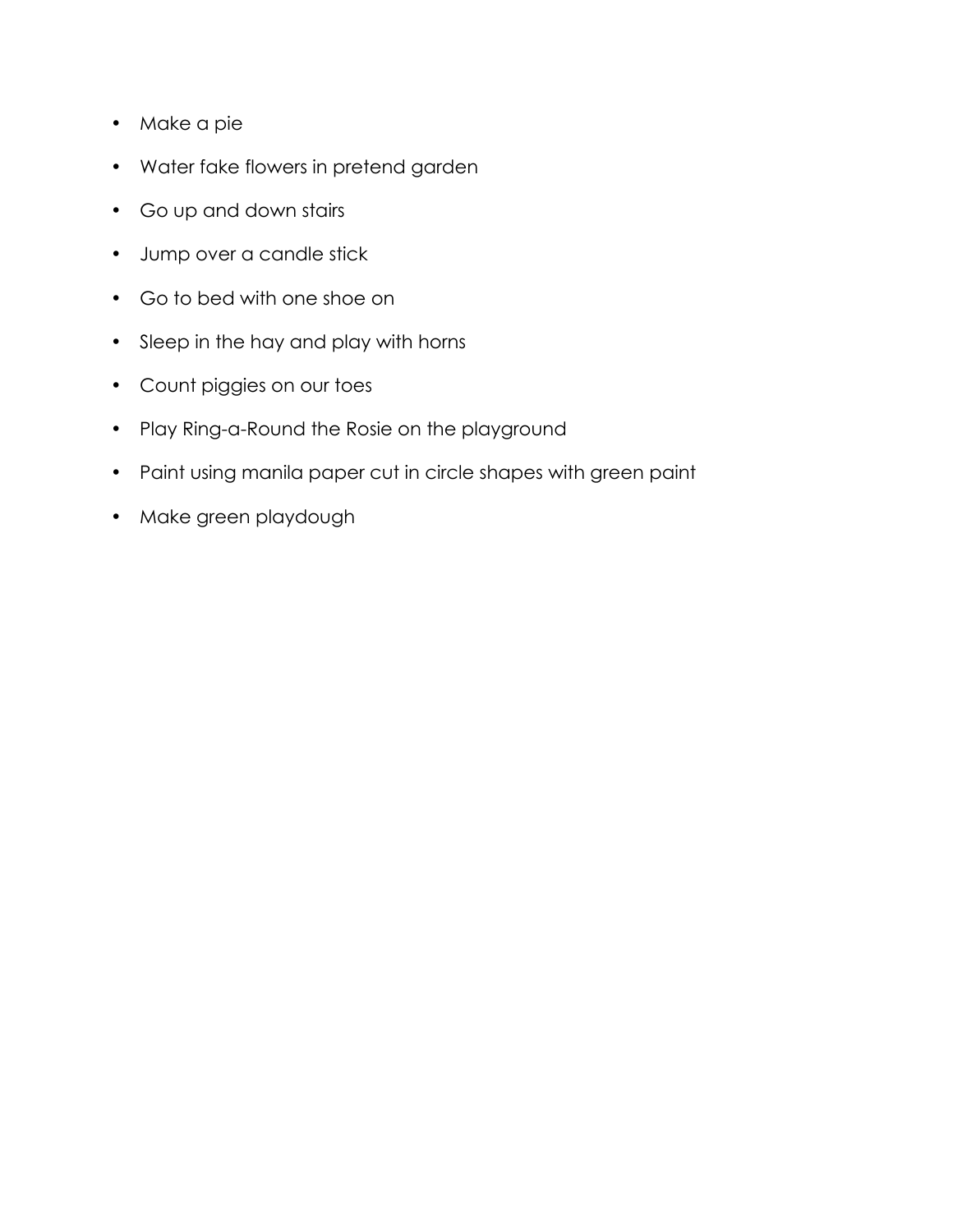**Idea-** Summer Time Fun **Shape** - Rectangle **Colors** - Red, White And Blue

**Concepts and vocabulary:** playing in parks, vacations, visiting family, family reunions, travel, water play, barbeques, picnics, swimming pools, ice cream, watermelon, camping, hotdogs, hamburgers

- Make paintings on ice cream cone shaped paper 18" x 24"
- Go on a picnic for lunch
- Tear red and blue paper to paste on a sheet of white paper
- Play in tents made with sheets over tables inside or outside
- Wear swimming goggles
- Pretend the sandbox is a beach…put in shells and have buckets and shovels. Lounge chairs with books and sunglasses add to this
- Wear bathing suits and water shoes
- Play in a sprinkler that does not spray into their faces
- Make homemade ice cream in a churn
- Make fruit salad
- Pack suitcases in the dramatic play area
- Pretend to grill hot dogs and hamburgers for a picnic
- Make shakers using paper plates or paper towel inserts and popcorn…let the children color the plates or paper towel rolls, hot glue a disc of paper larger than the hole on one end, if using paper towel inserts, and fold the plate in half and stable shut leaving a small opening for the corn. Let the children put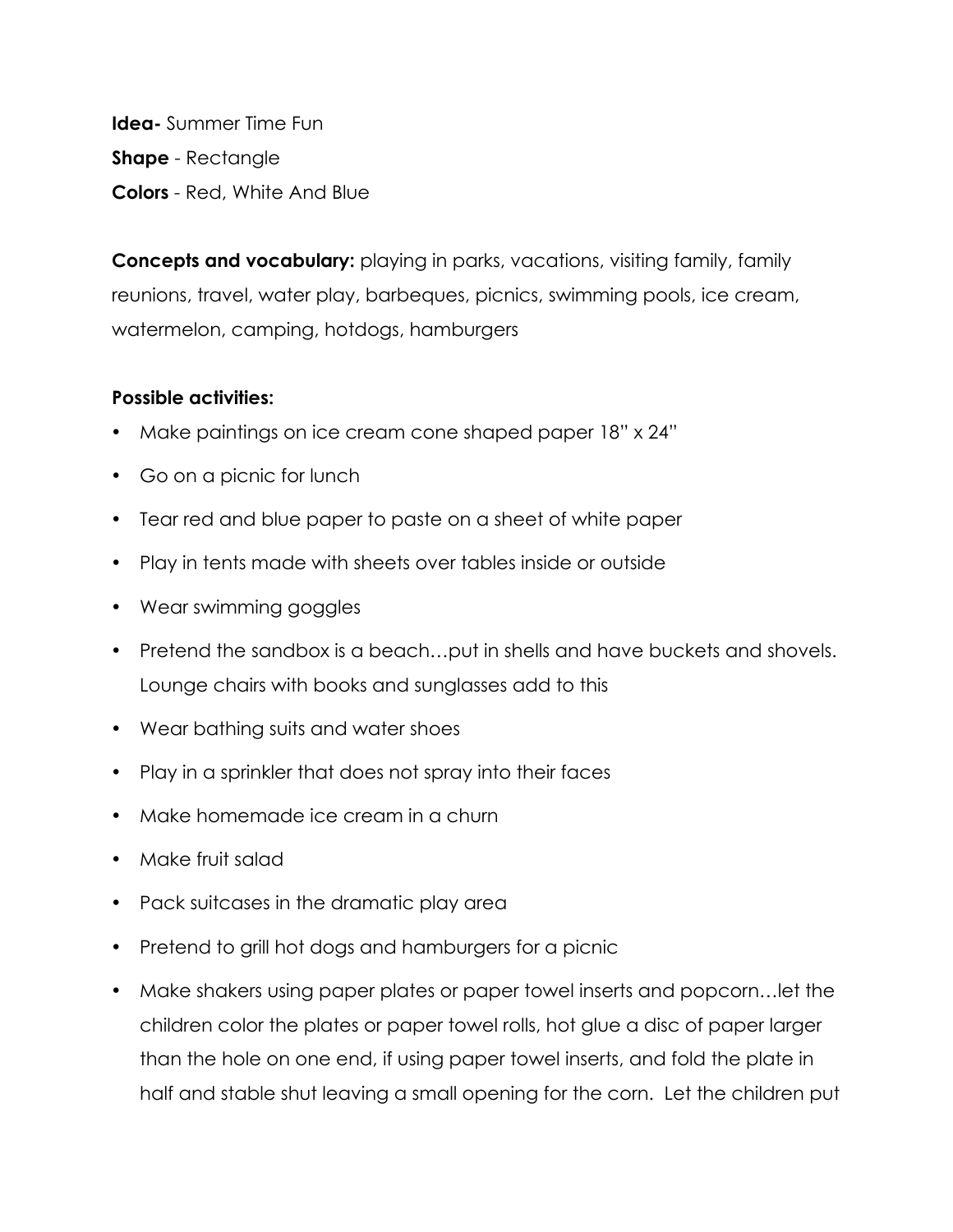corn kernels in their shaker and seal it shut either with a stapler for the plate or another hot glued circle for the paper towel roll. Now sing songs about the sun, travel etc…

- Read books about the summer time
- Eat watermelon
- Go on a hike
- Pretend to be grandma and grandpa
- Make red and blue playdough (do not let them mix these unless you want purple)
- Play with airplanes and cars
- Put red paint for smearing on a table top or large cookie sheets
- Put blue paint for smearing on a table top or large cookie sheets
- Paint flags with face paint on their arms or faces (if they want it)
- Make yankee doodle hats by folding paper...let the children color on the paper before folding with red and blue crayons
- Have a parade outside...dress up and wear the hats…play marching music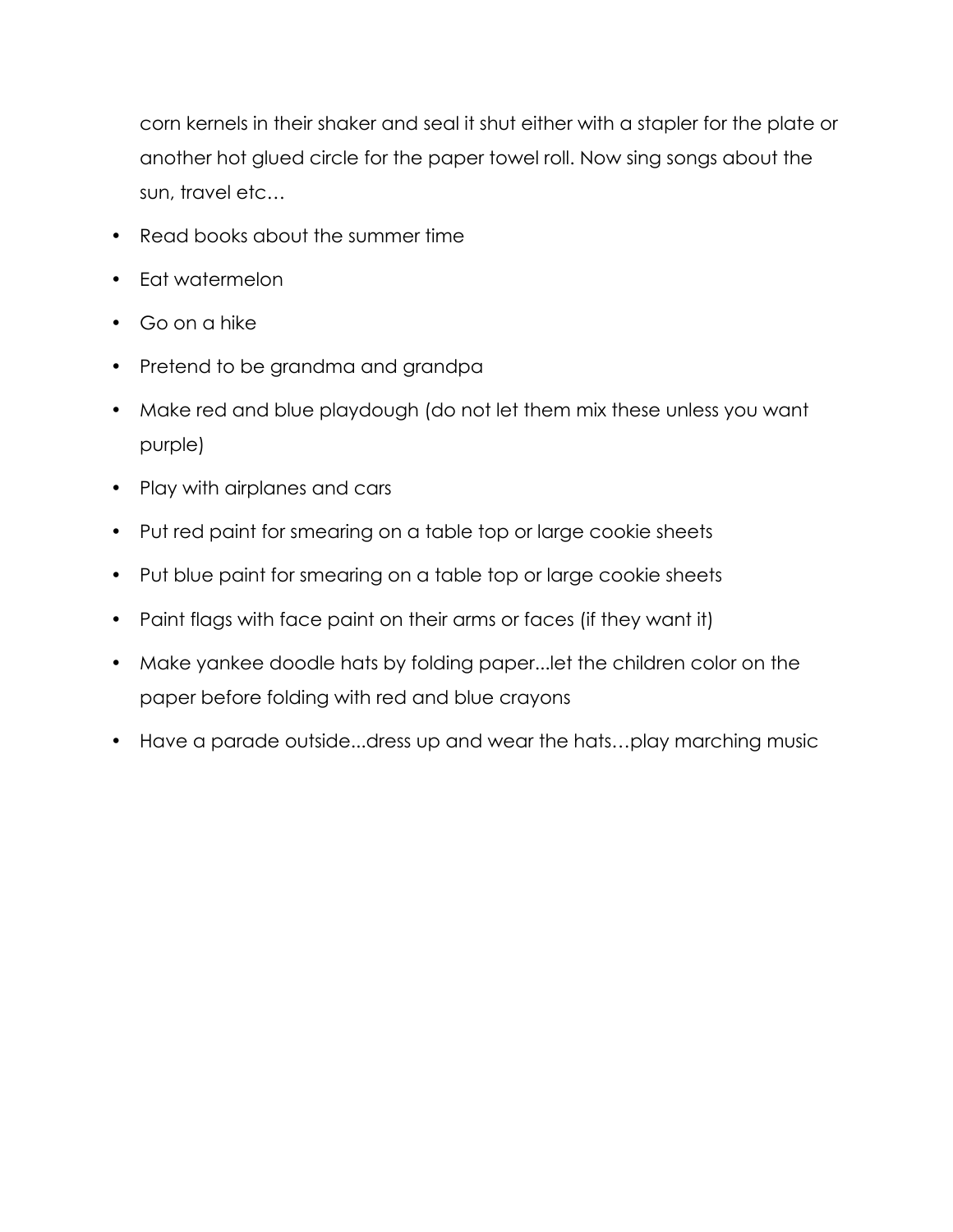**Theme:** Things That Go

**Shape:** Circle

**Color**: Red

## **Concepts and vocabulary:**

Red, circle, wheels, drive, trucks, buses, cars, horn, wipers, noisy, sounds, shiny, big, fast slow, careful, fast, slow

- Play with trucks and cars
- Play with wheels attached to the fence or other surface for pretend driving
- Pretend to drive trucks and buses while sitting in cardboard boxes
- Pretend to be truck drivers making engine sounds while running around the playground or riding on push toys on the trike path
- Read books about trucks and cars
- Sing songs about trucks and cars
- Look at cars and trucks passing on the road
- Make engine sounds
- Put together puzzles about cars and trucks
- Make easel paintings on large manila paper cut into circle, car, or truck shapes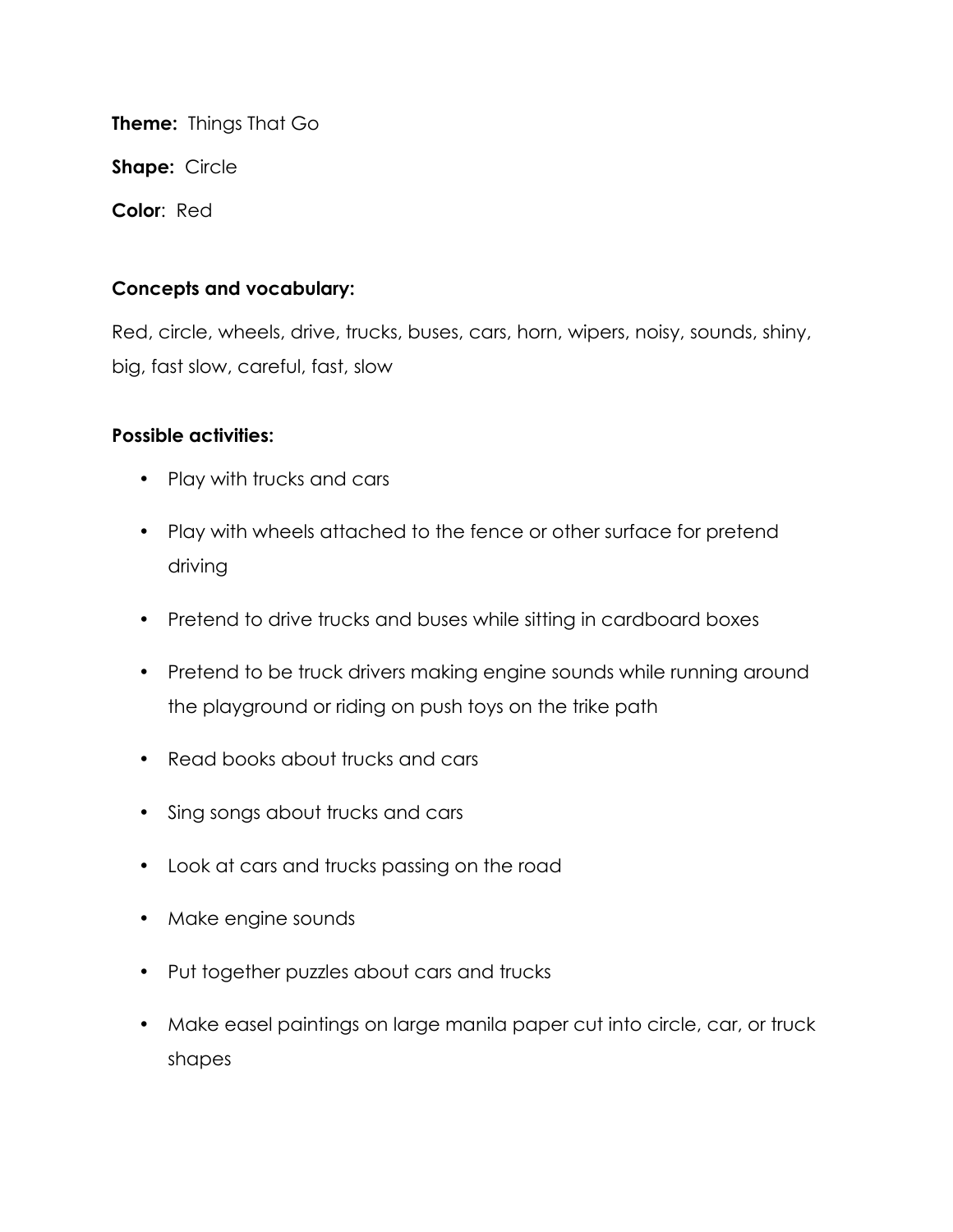- Make truck sandwiches (see recipe for Truck Sandwiches)
- Bury small trucks and cars in the sandbox provide shovels for hide and find activities
- Make red playdough
- Play with red finger paint on red trays
- Talk a discovery walk looking for circle shapes (See the Nature Walk in the Beyond Cribs & Rattles Symbolic Play Lesson Plan Series)